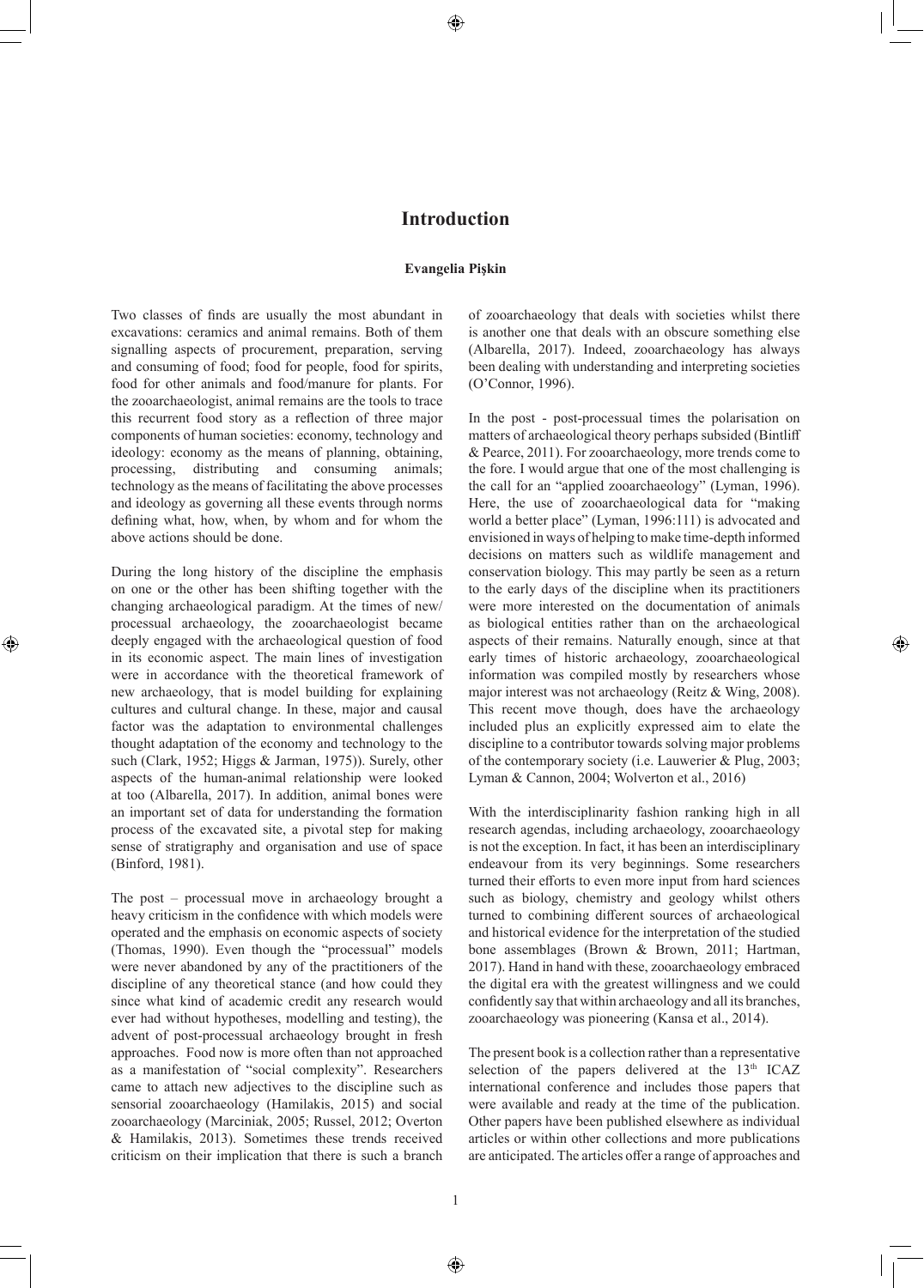₩

## *Evangelia Pişkin*

methods about studying animal bones from archaeological excavations as a source of information related to ancient societies' practices as well as to animals as biological entities. They cover a wide geographical (Poland, Israel, Turkey, Italy, Spain, Slovenia, Brazil, Argentine, India) and temporal scale (from Palaeolithic to Medieval).

First comes a group of articles that move along the primary lines of zooarchaeological research. The article written by Marta Modolo et al. discusses two Palaeolithic sites Abric Romaní (Barcelona, Spain, 45.1 and 48.6 ka BP) and Riparo Tagliente (Verona, Italy, 60 to 32-30 ka years BP). In this, additional to the economic and subsistence analysis of animal exploitation, a study of taphonomy and refitting of bone fragments is carried out for establishing the archaeological layers' integrity, sequence of human actions and use of space and by doing so contributes to the wider archaeological question of understanding Neanderthal behaviour.

Wilczyński et al. paper discusses the Eneolithic site of Mozgawa in Polland. The work integrates all animal remains, including mammals, birds, fish and molluscs in full, including information on human modifications as well as taphonomic discussion. This is stated to be one of the few extensive analyses of large assemblages from the period and locality. The discussion of all classes of animal remains together has led to a better understanding of human exploitation of the environment and has recovered for first time interesting information about intensive exploitation of wetlands and fermentation of fish.

Wojtal et al. present the Early Bronze Age site of Tel Erani in the northern Negev, Israel. It also takes a holistic approach in that mammals, birds, fish and molluscs are discussed together to explain the economic strategies employed. The use of bones for the manufacture of artefacts is discussed in detail and supported by photographs. A detailed taphonomic analysis is also included.

The next group of articles concerns mostly the documentation of species as biological entities even though information on their exploitation by humans is paid attention too. Methodological issues are also discussed. The article by Souza et al. discusses the importance of using multiproxy evidence in zooarchaeology and it points out the importance of good reference collections and governmental support for such works. They also discuss the use of zooarchaoeological materials for the study of biodervisity and the tracking of extinctions or expansion of the range of particular species. They demonstrate this through the study of crustaceans, molluscs and fish remains from shell mounds in Brazil. Special emphasis is given to the value of such data for the contemporary study of species management and conservation.

Borella and L'Heureux article focuses on otarid remains from the coast of San Matías Gulf (GSM, Patagonia, Argentina) found at sites of late Holocene date. They proposed a useful new method for clarifying the identification of the two different species, *Arctocephalus australis* and *Otaria flavescens* which co-exist in the area. Their study not only provided deeper insights on the hunting practices and exploitation of these species but also on their past distribution, information useful for the historical ecology and contemporary management of them.

Pişkin and Sütçü present a group of dog and cat finds of medieval date from the site of Komana, Turkey. The animals may have been pets of the nearby living population in that some care was shown to disposing of their dead bodies. The article gives detailed measurements for the documentation of the two species and can serve as a baseline for further studies since publication of such information for both species is rare in Turkey.

The last four articles combine zooarchaeological evidence with other sources of information such as iconography, ancient texts, mythology. The paper of Ornella Prato is an interdisciplinary treatment of the role of deer in the society of Roman Tarquinia, Italy. There, it is argued that interpretation of zooarchaeological data should not rely only on bones recovered in excavations but other sources of information should definitely be investigated simultaneously. She argues that the role of deer in that site has been misinterpreted because only species proportions were taken into account. She clarifies that the kind of deer remains recovered were mostly antlers which do not prove that deer was actually hunted and consumed. She then reviews mortuary iconographic evidence to examine the perception of deer and the relationship Tarquinians' had with it. She concludes that deer had been not much of a "food" animal but rather a symbolically charged representation of sacredness as well as a mark of dexterity of hunters of elite rank, and, most interestingly she suggests that it could have also being a pet.

⊕

The article of Ragolič and Toškan review dog finds in human graves from a number of localities in the southern alpine region of Slovenia, dated from Roman to Late Antique periods. The central research questions are the symbolic significance of dogs for these societies and the acculturation to the "Roman ways" of the local population after the Roman conquest. In the interpretation, much emphasis is given to ancient sources and the perception of dog as understood from Greek and Roman mythology but the occasional reference is given to German and Slavic folklore related to wolves.

The article by Pişkin and Durdu questions the aims of sheep and goat animal husbandry at the Late Bronze Age Hittite site of Şapinuva, Turkey. The zooarchaeological analysis relies on mortality profiles and it is supported with an extensive review of translated Hittite cuneiform texts. The combination of the two confirms some aspects of the ovicaprid exploitation.

Bedekar's article asserts that animal bone studies should not remain detached from historical literary sources

♠